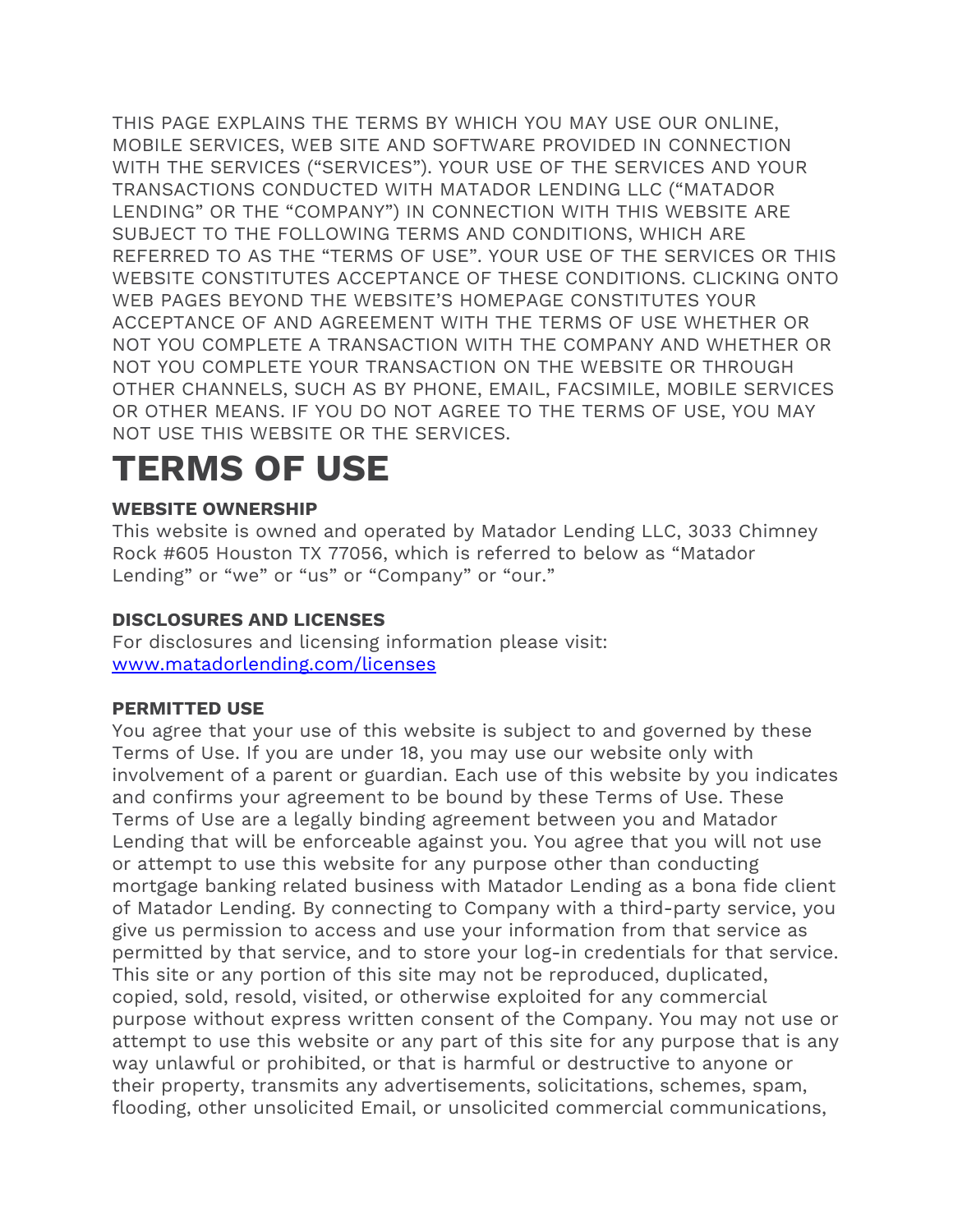transmits any harmful or disabling computer codes or viruses, harvests Email addresses from this site, transmits unsolicited Email to this site or to anyone whose Email address is included under the domain name on this website, interferes with our network services, attempts to gain unauthorized access to our network services, suggests an express or implied affiliation with Matador Lending or broker relationship with Matador Lending (without the express written permission of Matador Lending), impairs or limits our ability to operate this website or any other person's ability to access and use this website, uses any methods, means or devices to click on to this website or cause a visit to this website for the purpose of manipulating the results of any Internet search engine, or for any other purpose other than conducting mortgage banking related business with Matador Lending as a bona fide client of Matador Lending, harms minors in any way, including, but not limited to, transmitting or uploading content that violates child pornography laws, child sexual exploitation laws and laws prohibiting the depiction of minors engaged in sexual conduct, transmits or uploads pornographic, violent, obscene, sexually explicit, discriminatory, hateful, threatening, abusive, defamatory, offensive, harassing, or otherwise objectionable content or images, dilutes or depreciates the name and reputation of Matador Lending or any of its affiliates, transmits or uploads any content or images that infringes any third party's intellectual property rights or infringes any third party's right of privacy, or unlawfully transmits or uploads any confidential, proprietary or trade secret information. You are granted a limited, revocable, and nonexclusive right to create a hyperlink to the home page of the Company so long as the link does not portray the Company, its affiliates, or their products or services in a false, misleading, derogatory, or otherwise offensive matter. You may not use any Company logo or other proprietary graphic or trademark as part of the link without express written permission.

#### **ACCESS TO THIS WEBSITE**

Matador Lending reserves the right at all times, in its sole discretion and without notice to you, to deny your access to and use of this website.

#### **USE OF THIS WEBSITE**

You agree and acknowledge that you have the sole responsibility and liability for your use of this website and for providing or obtaining, and for maintaining, all of the hardware, software, electrical power, telecommunications, Internet services, and other products or services necessary or desirable for you to access and use this website. If the Services provide professional information, such information is for informational purposes only and should not be construed as professional advice. Financial information is one such example. In particular, any information regarding mortgages, financial products or services, or real estate or financial professionals is for informational purposes only and should not be construed as professional advice. No action should be taken based upon any information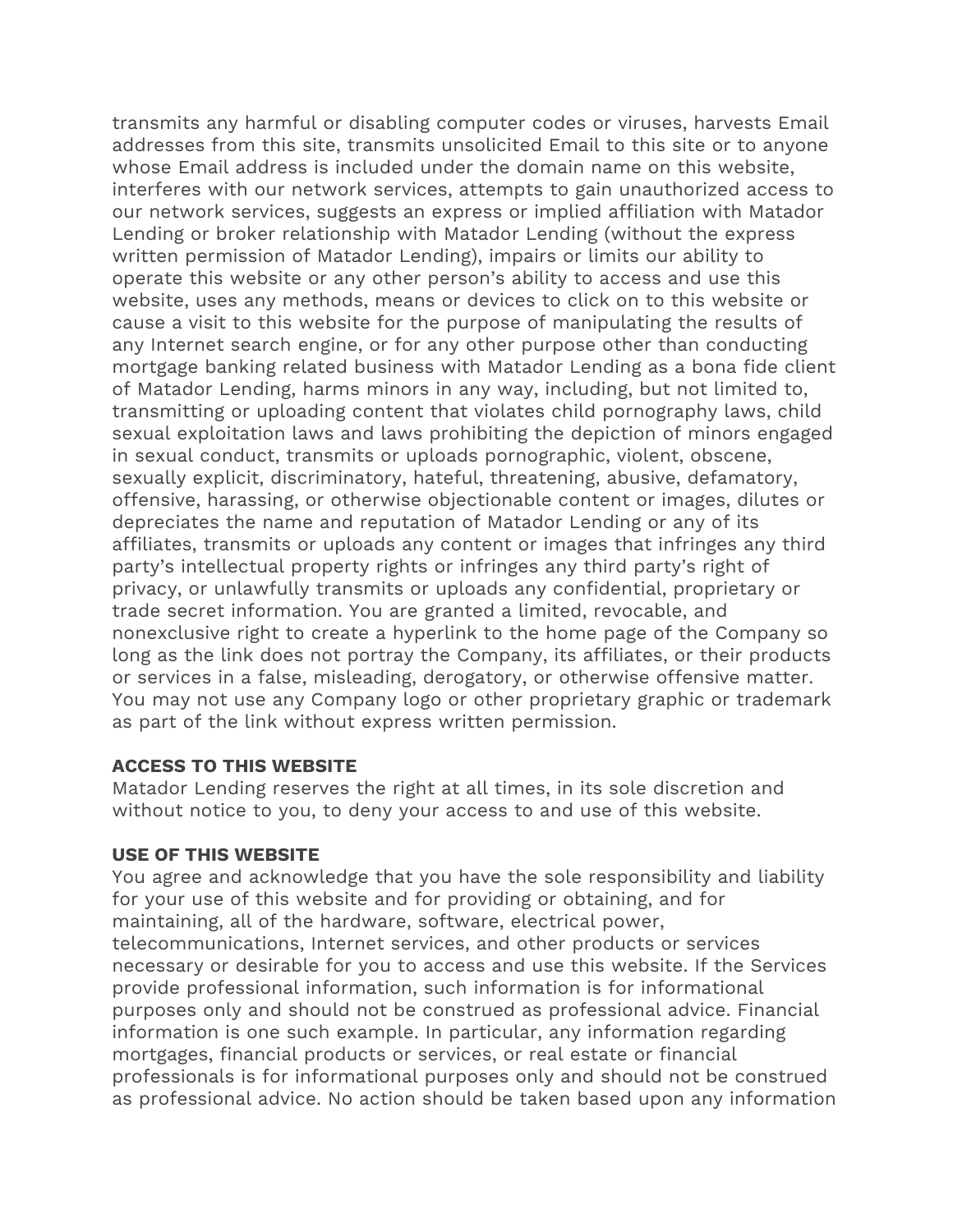contained in the Services. You should seek independent professional advice from a person who is licensed and/or qualified in the applicable area.

# **AGREEMENT TO PROVIDE ACCURATE INFORMATION**

In making a loan inquiry, application or in entering into any other transaction or request for information on this website, you agree to provide accurate, true, current, and complete information upon which Matador Lending may rely.

# **YOUR COOPERATION NEEDED**

Matador Lending generally begins processing your application (which may include ordering an appraisal, credit report, title commitment and other necessary items) upon the submission of a full and complete application. If you submit an application, you agree to cooperate in the application process (including submitting all required documentation in a timely manner) and if needed, to obtain information Matador Lending may need from third parties such as your bank, employer, current mortgage company, etc. In addition, you agree to notify Matador Lending of any changes in any information submitted in connection with your application.

# **REASONABLE EFFORTS**

While Matador Lending will use all of its reasonable efforts to have your application fully processed and closed on or before any applicable rate lock expiration date (if any) and/or anticipated closing date, some process are not under our control. For instance, Matador Lending cannot be responsible for delays in loan approval or closing due to: the untimely receipt of an acceptable appraisal; the untimely receipt of required documentation; your existing home not selling; matters disclosed by a title commitment or survey; any other matters beyond Matador Lending's reasonable control.

# **DEPOSIT / REFUND POLICY**

When you submit a loan application, Matador Lending will begin to process your application and, as a result, will advance on your behalf costs for certain third party expenses. If you do not fully cooperate in or complete the application process (including submitting all required documentation in a timely manner), choose to withdraw your application, or choose not to close the transaction for any reason, you may be required to pay for some or all of Matador Lending's third party costs. Please review your deposit agreement for details specific to your loan application. Intent to proceed required prior to collection of appraisal fee. Refund of the appraisal fee is limited to the actual amount paid that exceeds the amount charged by third party appraisal management company.

# **USER IDS AND PASSWORDS**

Certain areas or features of this website may be restricted to users who have obtained a user identification and password by completing a registration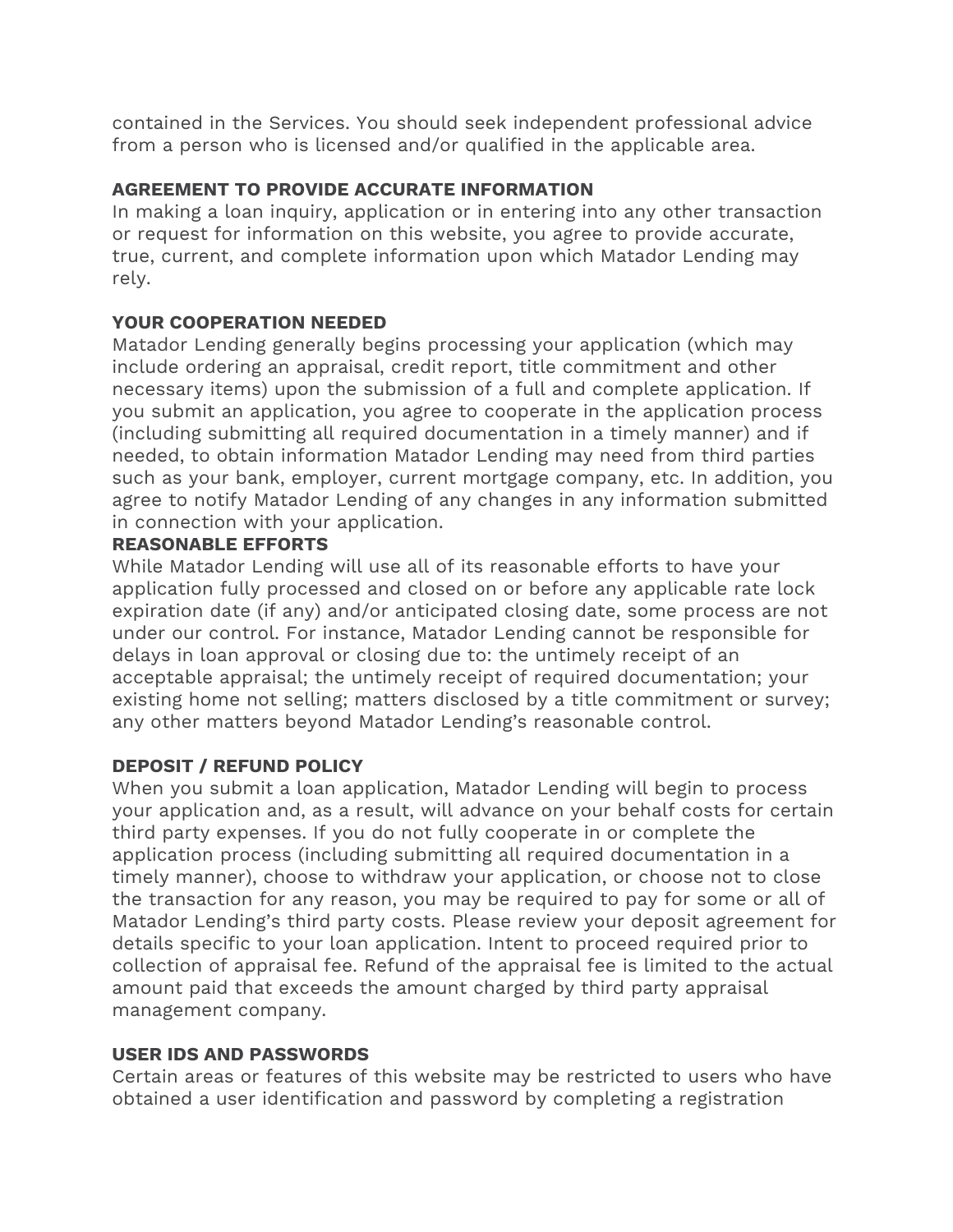process described on this website. If you use this site, you are responsible for maintaining the confidentiality of your account and password and for restricting access to your computer, and you agree to accept responsibility for all activities that occur under your account or password. Please be sure to protect and maintain the confidentiality of any user identification, password or other identifying information you may obtain in connection with your use of this website. We encourage you to use "strong" passwords (passwords that use a combination of upper and lower case letters, numbers and symbols) with your account. You agree to notify Matador Lending immediately if you believe your user identification, password or other identifying information has been lost, stolen or otherwise compromised. You also acknowledge and agree that you are solely responsible for all damages or claims that may arise from any access to or use of this website by any person to whom you have provided your user identification, password or other identifying information, or by any person who has obtained such information from you, including, but not limited to, any access to or use of this website that may occur after you have notified us that your user identification, password or other identifying information has been lost, stolen or otherwise compromised.

## **PRIVACY AND SECURITY**

For information on how Matador Lending uses and protects the personal information that you may provide through this website, please visit: [www.matadorlending.com/privacy](http://www.matadorlending.com/privacy)

## **COMMUNICATIONS WITH COMPANY**

Time Sensitive Instructions: When communicating with us through this website, chat or via Email, do not use the website, chat or Email to communicate any time-sensitive instructions that are in any way related to or affect your loan, loan application or closing (such as interest rates locks, cancellation of a closing, rescissions, or the like). Such instructions may not be honored. All transactions conducted on this website, chat or via Email, must be confirmed in writing by us to be accepted by and binding upon us. Loan Approvals: All loan approvals, pre-qualifications, pre-approvals, rate locks, deposit and refund agreements, and the like, are only made by Matador Lending in writing. Approvals, pre-qualifications and pre-approvals are conditional in accordance with there terms except as be specifically provided for in writing signed by Matador Lending.

E-Signature: General communications through this website, chat or via Email are not intended by us to constitute either an electronic record or an electronic signature, or to constitute any agreement by the sender to conduct a transaction by electronic means, unless a specific statement to the contrary is included in the message and specific e-signature procedures are employed. However, your assent to a "click to accept" button or box is binding upon you. Recording & Monitoring of Communications: Your communications with us via the website, chat Email, and telephone may be recorded or monitored and by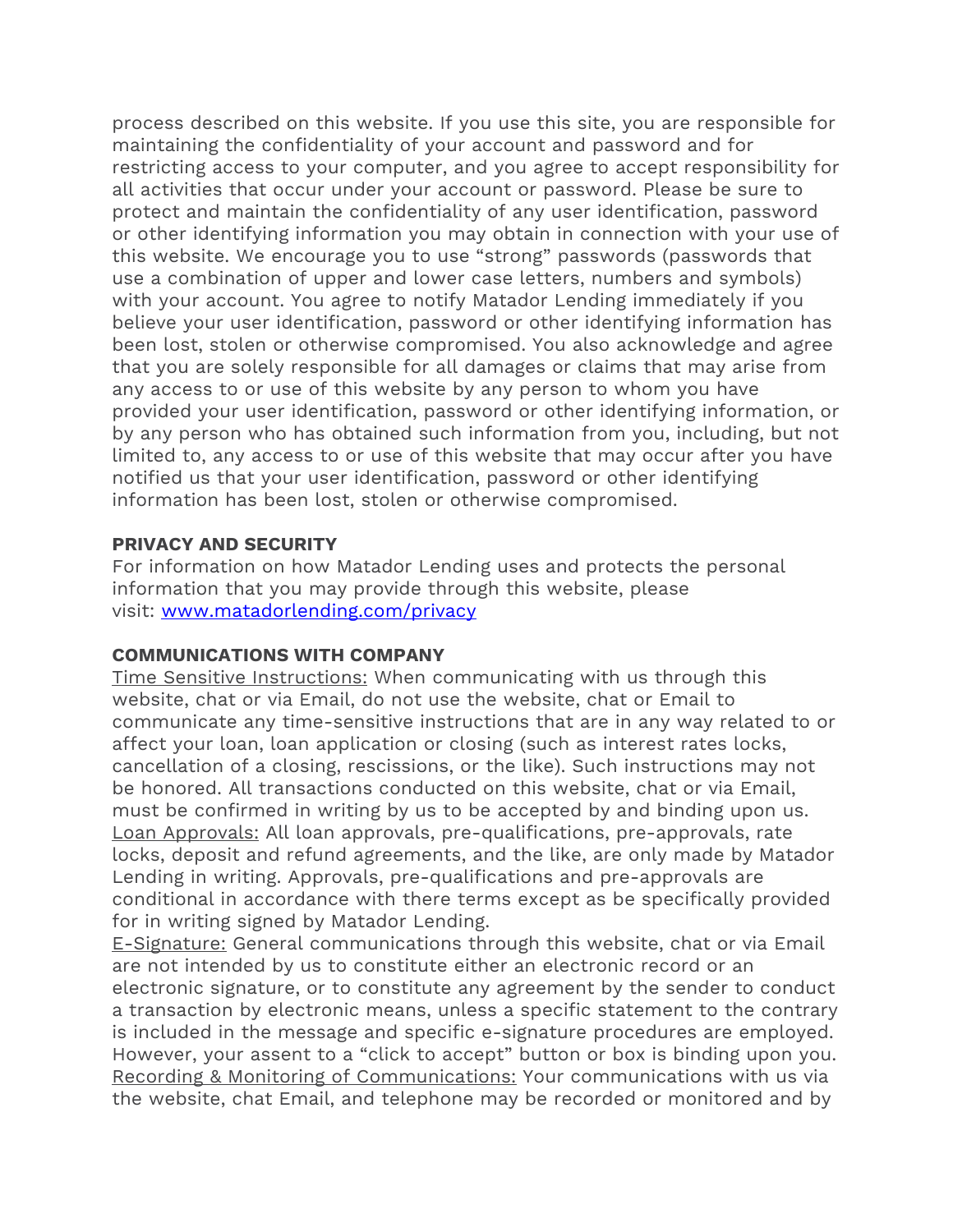using such communications methods you are consenting to the recording or monitoring of the same.

# **CONTACT METHODS**

Agreement to calls and information sharing: If you submit to Matador Lending through this website or otherwise you are making an inquiry as to lending programs and services offered by Matador Lending. You understand and agree that if you submit an inquiry, we may use the information that you provide, including, but not limited to, your full name, birth date, address, telephone number, and social security number and share the information with our affiliates so that they may respond to your inquiry. You authorize Matador Lending to share your information, either as provided by you or as corrected by us. Nothing in these Terms of Use or on this website constitutes an offer for a loan commitment or interest rate lock agreement. You agree that Matador Lending shall not be liable for any damages or costs which arise from your use of the affiliates' goods or services.

By submitting your contact request for a loan product, you are consenting to be contacted by us and one or more Affiliates by telephone (on a recorded line), automated calling, pre-recorded calling, text message, email, fax, telephone or any means, even if you have opted in to the National Do Not Call List, any state equivalent Do Not Call List or the internal Do Not Call List of any company. You understand that the Affiliates may maintain the information you submitted to us even if you decide not to use their services. In the event you no longer want to receive communications from an Affiliate, you agree to notify the Affiliate directly.

By providing Company your email address you consent to our using the email address to send you Service-related notices, including any notices required by law, in lieu of communication by postal mail (except where disclosures and other communications must be sent via postal mail). We may also use your email address to send you other messages, such as changes to features of the Service and special offers. If you do not want to receive such email messages, you may opt out. Opting out may prevent you from receiving email messages regarding updates, improvements, or offers. Also, you may not be able to opt out of receiving some documents, including required disclosures and documents for signatures related to loan applications.

# **INTELLECTUAL PROPERTY RIGHTS**

The logos, emblems, slogans and designs appearing on this website are trademarks and/or service marks of Matador Lending LLC All other marks used on this website are the property of their respective owners.

Web Page Content: You acknowledge and agree that:

• all content, Web pages, source code, calculations, products, materials, data, information, text, screens, functionality, services, design, layout, screen interfaces, "look and feel", and the operation of this website (collectively "Web Page Content")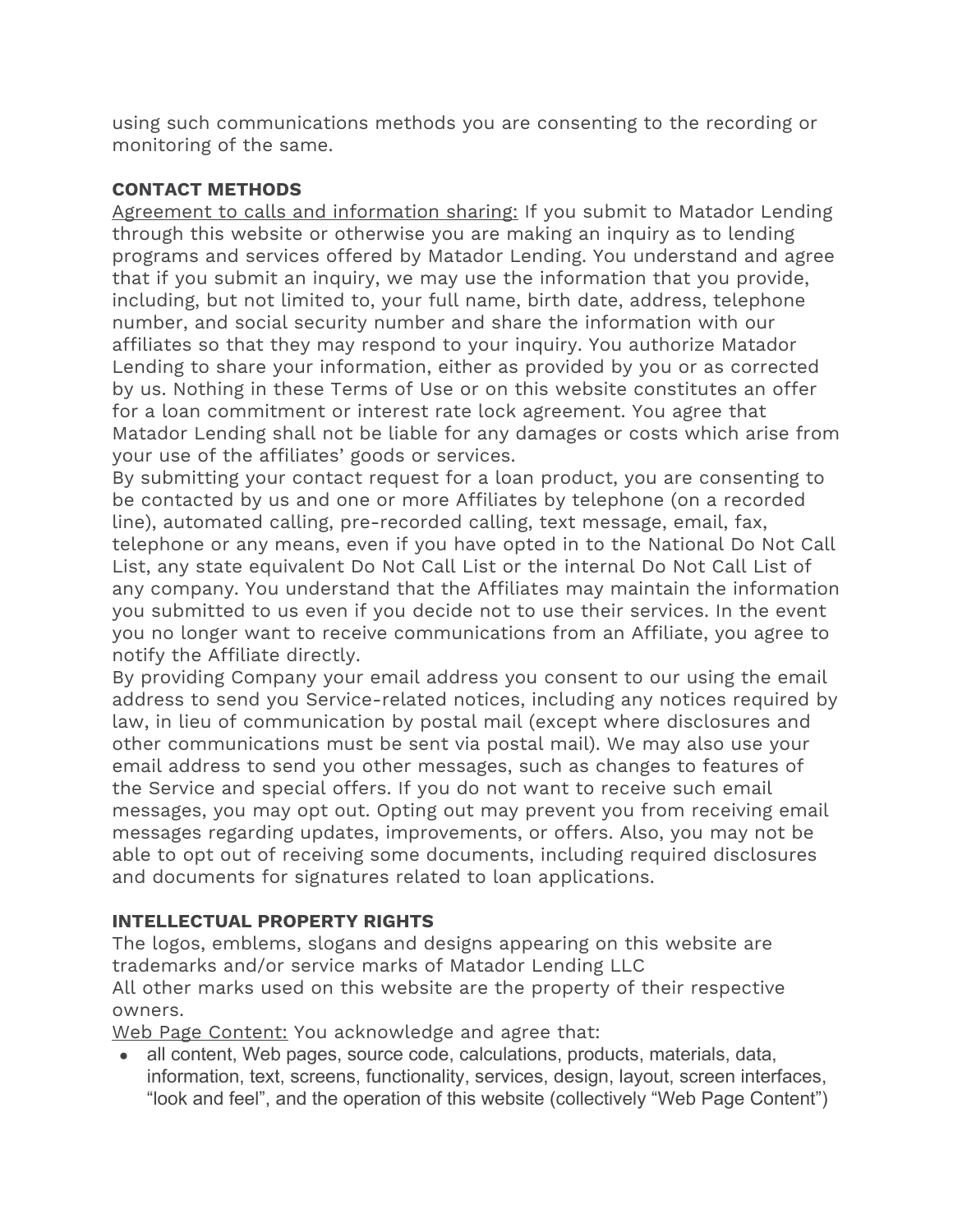are protected by various intellectual property laws, including, but not limited to, copyrights, patents, trade secrets, trademarks, and service marks; and

• all rights associated with the Web Page Content are owned by Matador Lending, its licensors, or content providers.

Furthermore, you acknowledge and agree that you do not acquire any ownership rights by downloading or viewing any Web Page Content. You further acknowledge and agree that you will not in any way copy, reproduce, publish, create derivative works from, perform, upload, post, distribute, transfer, transmit, modify, adapt, reverse engineer, frame in any Web page, or alter the appearance of any Web Page Content.

You may not use Web Page Content, domain names (in whole or in part), or Email addresses related to or derived from this website, nor any data, trademarks, functionality, service marks, trade names, brand names and/or logos contained within or derived from this website, for any purpose; meaning that you may not, among other prohibited uses, use any Web Page Content, domain names, Email addresses, data, trademarks, service marks, trade names, brand names and/or logos on or derived from this website:

- in or as any meta-tag or hidden text;
- in or as part of any contextual marketing directory, index, or triggering term;
- as content or advertising related to any other website including, but not limited to, comparative/informational websites; and/or
- as a variable or data element in any algorithm that causes another Internet browser to appear on, over, or at the same time as the Company's website or controls the content of any other Internet browser window.

Mobile Software: We may make available software to access the Service via a mobile device ("Mobile Software"). To use the Mobile Software you must have a mobile device that is compatible with the Mobile Software. Company does not warrant that the Mobile Software will be compatible with your mobile device. Company hereby grants you a non-exclusive, non-transferable, revocable license to use a compiled code copy of the Mobile Software for one Company account on mobile device(s) owned or leased solely by you, for your personal use. You may not: (i) modify, disassemble, decompile or reverse engineer the Mobile Software, except to the extent that such restriction is expressly prohibited by law; (ii) rent, lease, loan, resell, sublicense, distribute or otherwise transfer the Mobile Software to any third party or use the Mobile Software to provide time sharing or similar services for any third party; (iii) make any copies of the Mobile Software; (iv) remove, circumvent, disable, damage or otherwise interfere with security-related features of the Mobile Software, features that prevent or restrict use or copying of any content accessible through the Mobile Software, or features that enforce limitations on use of the Mobile Software; or (v) delete the copyright and other proprietary rights notices on the Mobile Software. You acknowledge that Company may from time to time issue upgraded versions of the Mobile Software, and may automatically electronically upgrade the version of the Mobile Software that you are using on your mobile device. You consent to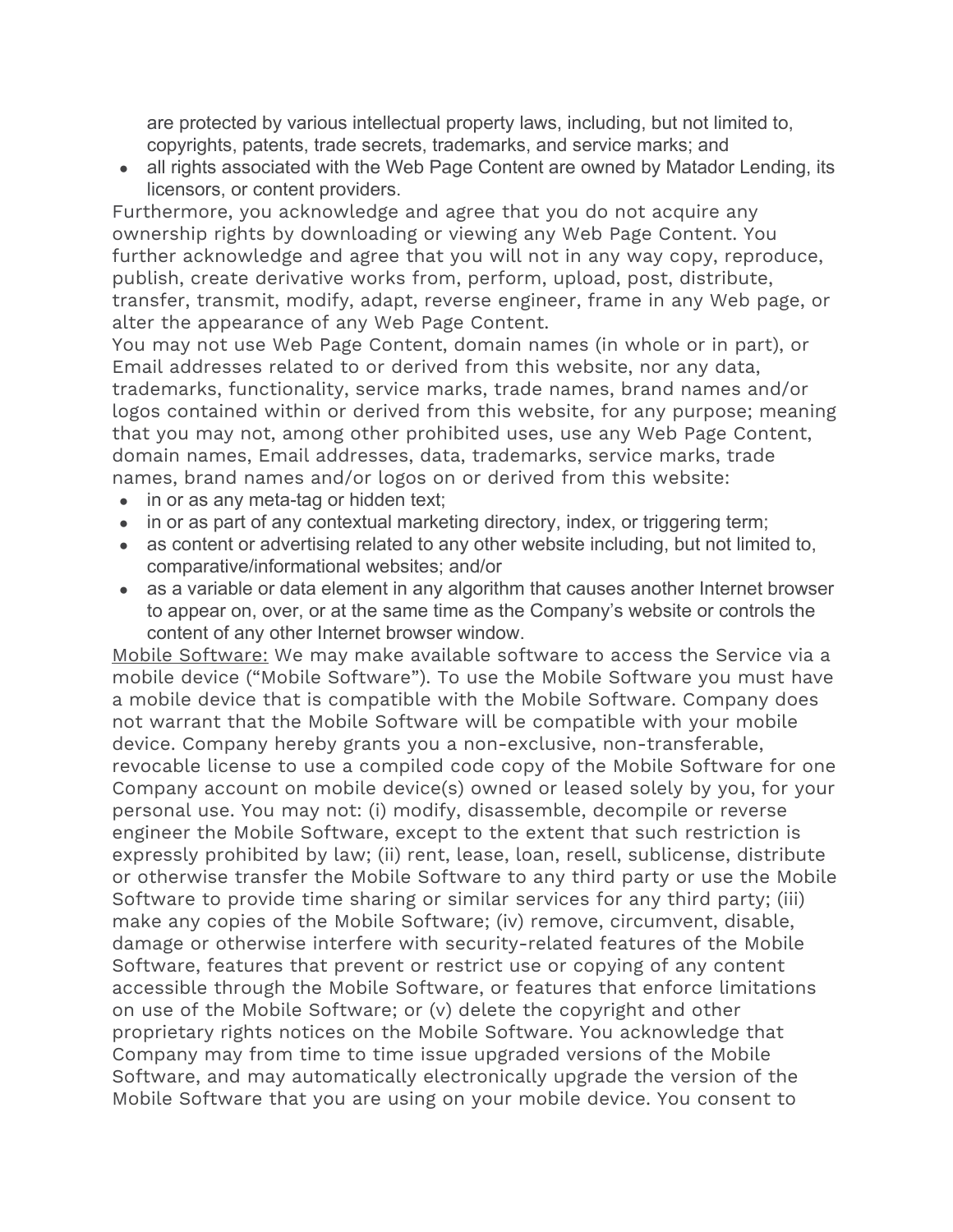such automatic upgrading on your mobile device, and agree that the terms and conditions of this Agreement will apply to all such upgrades. Any third-party code that may be incorporated in the Mobile Software is covered by the applicable open source or third-party license EULA, if any, authorizing use of such code. The foregoing license grant is not a sale of the Mobile Software or any copy thereof, and Company or its third party partners or suppliers retain all right, title, and interest in the Mobile Software (and any copy thereof). Any attempt by you to transfer any of the rights, duties or obligations hereunder, except as expressly provided for in this Agreement, is void. Company reserves all rights not expressly granted under this Agreement. If the Mobile Software is being acquired on behalf of the United States Government, then the following provision applies. Use, duplication, or disclosure of the Mobile Software by the U.S. Government is subject to restrictions set forth in this Agreement and as provided in DFARS 227.7202-1(a) and 227.7202-3(a) (1995), DFARS 252.227-7013(c)(1)(ii) (OCT 1988), FAR 12.212(a) (1995), FAR 52.227-19, or FAR 52.227-14 (ALT III), as applicable. The Mobile Software originates in the United States, and is subject to United States export laws and regulations. The Mobile Software may not be exported or re-exported to certain countries or those persons or entities prohibited from receiving exports from the United States. In addition, the Mobile Software may be subject to the import and export laws of other countries. You agree to comply with all United States and foreign laws related to use of the Mobile Software and the Company Service. Submissions: You acknowledge and agree that all submissions to Matador Lending containing any comments, improvements, suggestions, and ideas regarding this website will become and remain our exclusive property, including any future rights associated with such submissions, even if the provisions of these Terms of Use are later modified or terminated. This means that you forever disclaim any proprietary rights in such submissions, and you acknowledge Matador Lending's unrestricted right to use, publish, and commercially exploit, identical, similar, or derivative ideas originating from your submission, in any medium, now and in the future, without notice, compensation or other obligation to you or any other person. You may choose to or we may invite you to submit comments or ideas about the Service, including without limitation about how to improve the Service or our products ("Ideas"). By submitting any Idea, you agree that your disclosure is gratuitous, unsolicited and without restriction and will not place Company under any fiduciary or other obligation, and that we are free to use the Idea without any additional compensation to you, and/or to disclose the Idea on a non-confidential basis or otherwise to anyone. You further acknowledge that, by acceptance of your submission, Company does not waive any rights to use similar or related ideas previously known to Company, or developed by its employees, or obtained from sources other than you.

Testimonials: You acknowledge and agree that all testimonials submitted to Matador Lending will become and remain our exclusive property, even if the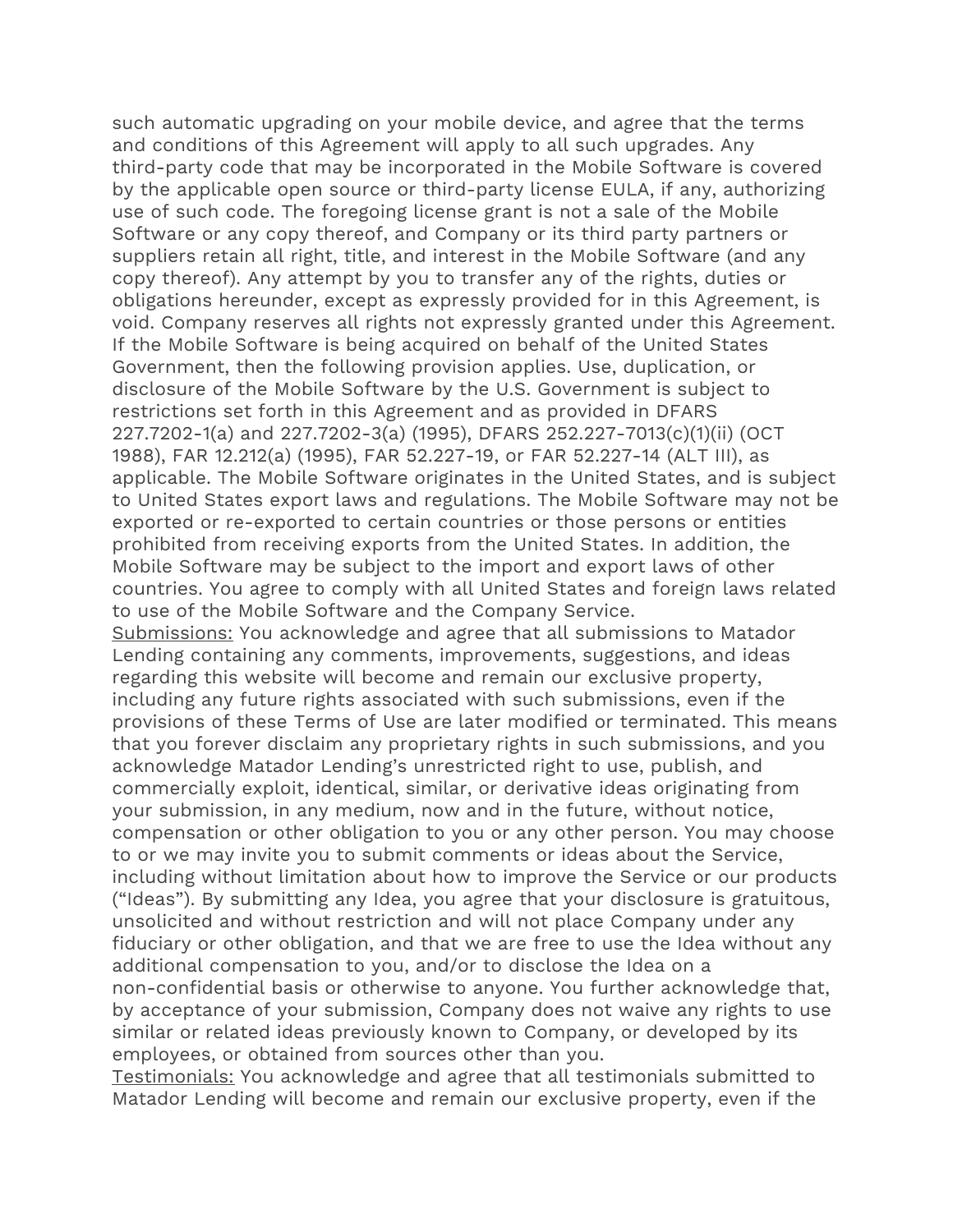provisions of these Terms of Use are later modified or terminated. This means that you irrevocably grant to Matador Lending the unrestricted right (now and in the future, without notice, compensation or other obligation to you or any other person) to use your statement, image, likeness, as they may be used, in any medium, in connection with an advertisement or for any other publicity purpose. You further agree that Matador Lending may use any percentage of your testimonial, image, likeness and/or works, in any way that it sees fit, and may exclude your name or use a fictions name herewith.

#### **LINKING**

Not Responsible For Links to Other websites: For your convenience, this website may provide links to other websites on the World Wide Web. Unless expressly stated otherwise on this website, Matador Lending does not endorse, approve, sponsor or control, and we are not in any way responsible for, any of the content, services, calculations, information, products or materials available at or through any websites to which this website may provide a link. By using this website, you acknowledge and agree that Matador Lending will not be responsible or liable to you or any other person for any damages or claims that might result from your use of such content, services, calculation, information, products or materials.

No Advertising / No Links. Matador Lending does not permit third-party advertising on this website. Except with the written permission of Matador Lending, you agree that you will not create links from any website or Web page to this website or any Web page within this website.

## **REVISIONS AND MODIFICATIONS**

You agree and acknowledge that we may revise or change these Terms of Use at any time, without notice to you, and you agree that you will be bound by the provisions of these Terms of Use as they appear on this website at the time you access this website. Because these Terms of Use may change, we encourage you to refer back often to these Terms of Use. In addition, you agree and acknowledge that all other content, services, products and materials on or available through this website are subject to updating and revision without notice to you. You further acknowledge and agree that individual modifications to the Terms of Use may not be altered by contract, unless expressly permitted in writing by the President of Matador Lending.

# **LOCATION**

You understand and acknowledge that Matador Lending controls and operates this website from within the United States of America. This website provides information regarding services and products that are made available in the United States only. We make no representation that the services or products about which information may be provided on this website will be available (a) anywhere outside of the United States or (b) in every state within the United States. You acknowledge and agree that you are responsible for compliance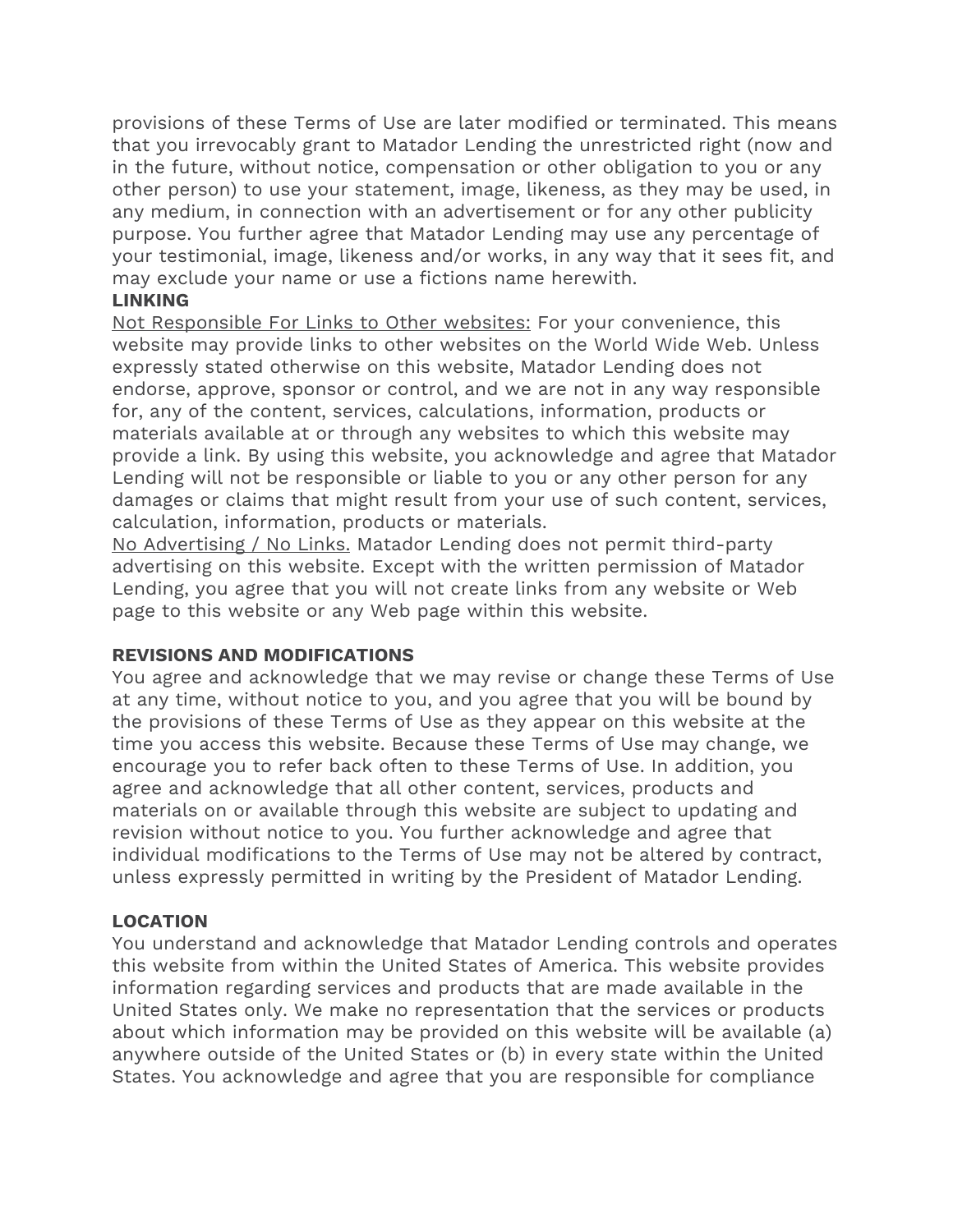with all federal, state and local laws applicable to your access to and use of this website.

## **INDEMNIFICATION**

If you make any unauthorized use of this website or violate the Terms of Use: (a) you may be in violation of copyright and other laws of the United States, as well as applicable state laws, and may be subject to penalties, and (b) you may be responsible for damages caused to the Company. You agree to indemnify Matador Lending and its affiliates, vendors and licensors, and all of the employees, officers, directors, agents and representatives of Matador Lending and its affiliates, vendors and licensors, against, and to hold all of them harmless from, all costs, claims, damages, expenses or other losses, including attorney's fees and court costs, that arise from or are related to your use of this website and/or your breach/violation of or failure to comply with the Terms of Use.

## **DISCLAIMERS**

THE WEB PAGE CONTENT ON OR AVAILABLE THROUGH THIS WEBSITE ARE PROVIDED "AS IS" AND WITHOUT WARRANTIES OF ANY KIND, EITHER EXPRESS OR IMPLIED. TO THE FULLEST EXTENT PERMISSIBLE UNDER APPLICABLE LAW. MATADOR LENDING DISCLAIMS ALL WARRANTIES, EXPRESS OR IMPLIED, INCLUDING, BUT NOT LIMITED TO, ALL IMPLIED WARRANTIES OF MERCHANTABILITY, FITNESS FOR A PARTICULAR PURPOSE, TITLE AND NON-INFRINGEMENT. MATADOR LENDING MAKES NO REPRESENTATION OR WARRANTY REGARDING THE WEB PAGE CONTENT OR ITS USE THEREOF. THE WEB PAGE CONTENT ON OR AVAILABLE THROUGH THIS WEBSITE COULD INCLUDE INACCURACIES OR TYPOGRAPHICAL ERRORS AND COULD BECOME INACCURATE BECAUSE OF DEVELOPMENTS OCCURRING AFTER THEIR RESPECTIVE DATES OF PREPARATION OR PUBLICATION. MATADOR LENDING HAS NO OBLIGATION TO MAINTAIN THE CURRENCY OR ACCURACY OF ANY WEB PAGE CONTENT ON OR AVAILABLE THROUGH THIS WEBSITE. YOU ACKNOWLEDGE AND AGREE THAT MATADOR LENDING IS NOT, AND SHALL NOT BE, RESPONSIBLE FOR THE RESULTS OF ANY DEFECTS THAT MAY EXIST IN THIS WEBSITE OR ITS OPERATION. AS TO THE OPERATION OF THIS WEBSITE, MATADOR LENDING EXPRESSLY DISCLAIMS ALL WARRANTIES OF ANY KIND, WHETHER EXPRESS OR IMPLIED, INCLUDING, BUT NOT LIMITED TO THE IMPLIED WARRANTIES OF MERCHANTABILITY AND FITNESS FOR A PARTICULAR PURPOSE. MATADOR LENDING MAKES NO REPRESENTATION OR WARRANTY THAT (A) THE OPERATION OF THIS WEBSITE WILL MEET YOUR OR ANY OTHER USER'S REQUIREMENTS; (B) ACCESS TO THE WEBSITE WILL BE UNINTERRUPTED, TIMELY, SECURE, OR FREE OF ERRORS, VIRUSES OR OTHER HARMFUL COMPONENTS; OR (C) ANY DEFECTS IN THIS WEBSITE WILL BE CORRECTED. YOU AGREE THAT YOU, AND NOT THE COMPANY, WILL BEAR THE ENTIRE COST OF ALL SERVICING, REPAIR, CORRECTION OR RESTORATION THAT MAY BE NECESSARY FOR YOUR DATA, SOFTWARE PROGRAMS OR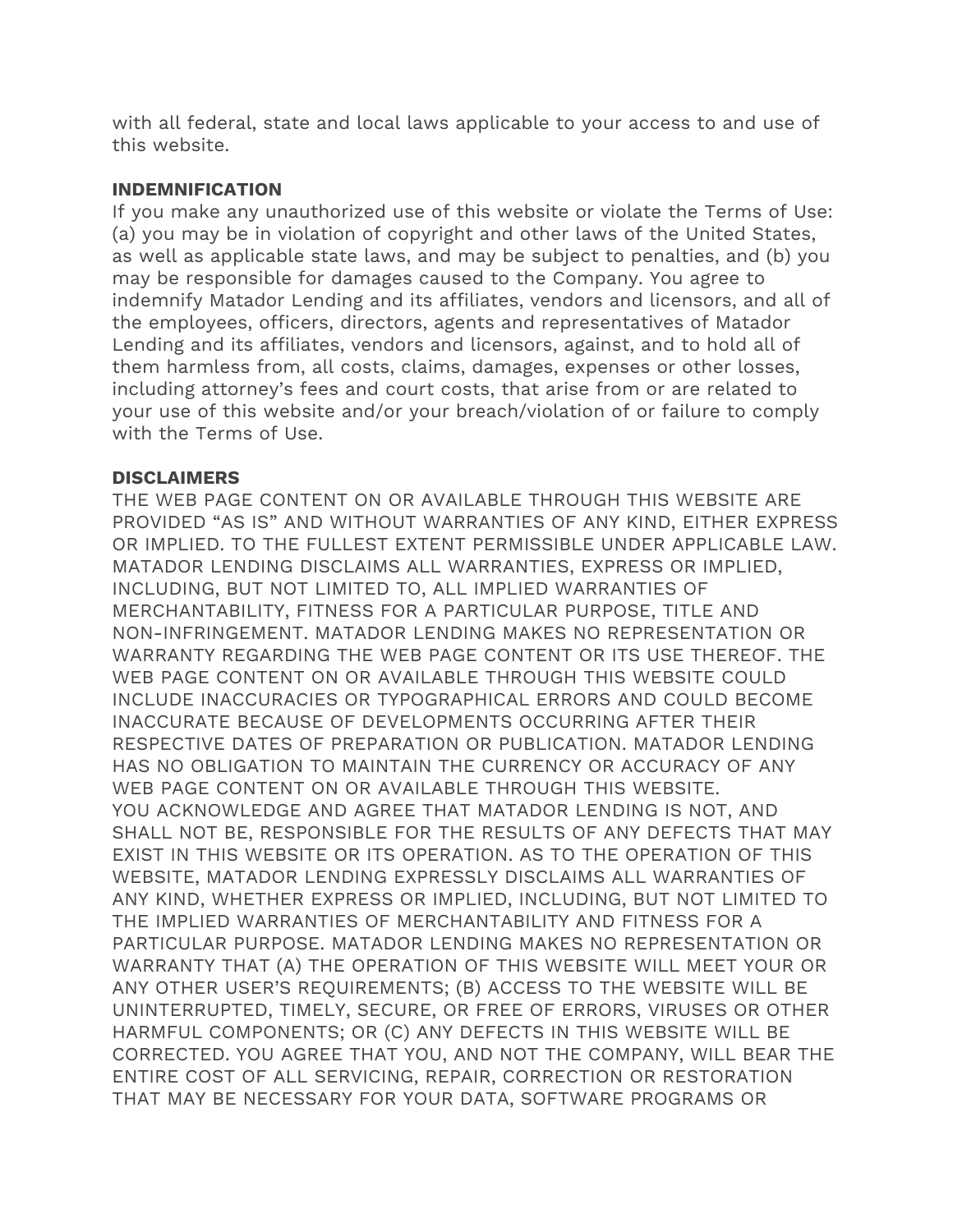COMPUTER EQUIPMENT BECAUSE OF ANY VIRUSES, ERRORS OR OTHER PROBLEMS YOU MAY HAVE AS A RESULT OF USING OR VISITING THIS WEBSITE.

## **LIMITATION OF LIABILITY**

YOU AGREE THAT UNDER NO CIRCUMSTANCES WILL MATADOR LENDING BE LIABLE TO YOU OR ANY OTHER PERSON OR ENTITY FOR ANY DAMAGES OR INJURY, INCLUDING ANY DIRECT, SPECIAL, INCIDENTAL, CONSEQUENTIAL OR PUNITIVE DAMAGES OR ANY DAMAGES OR INJURY CAUSED BY ERROR, INACCURACY, OMISSION, INTERRUPTION, DEFECT, FAILURE OF PERFORMANCE, DELAY IN OPERATION OR TRANSMISSION, TELECOMMUNICATIONS FAILURE OR COMPUTER VIRUS OR OTHER PROBLEM, THAT MAY RESULT FROM THE USE OF, OR THE INABILITY TO USE, THIS WEBSITE OR THE WEB PAGE CONTENT ON OR AVAILABLE THROUGH THIS WEBSITE, WHETHER IN AN ACTION ALLEGING BREACH OF CONTRACT, NEGLIGENCE OR ANY OTHER CAUSE OF ACTION, OR ARISING OUT OF OR IN CONNECTION WITH THE USE OR PERFORMANCE OF ANY WEB PAGE CONTENT ON OR AVAILABLE THROUGH THIS WEBSITE. YOU AGREE THAT MATADOR LENDING SHALL NOT BE LIABLE EVEN IF WE OR OUR AUTHORIZED REPRESENTATIVES HAVE BEEN ADVISED OF THE POSSIBILITY OF SUCH DAMAGES.

APPLICABLE LAW MAY NOT ALLOW THE EXCLUSION OF CERTAIN WARRANTIES OR THE LIMITATION OR EXCLUSION OF LIABILITY FOR INCIDENTAL OR CONSEQUENTIAL DAMAGES. ACCORDINGLY, SOME OF THE ABOVE LIMITATIONS OR EXCLUSIONS MAY NOT APPLY TO YOU. HOWEVER, IN NO EVENT SHALL MATADOR LENDING'S TOTAL LIABILITY TO YOU FOR DAMAGES, LOSSES, AND CAUSES OF ACTION (WHETHER IN CONTRACT, TORT OR OTHERWISE) EXCEED THE AMOUNT PAID BY YOU, IF ANY, IN ACCESSING OR USING THIS WEBSITE OF WEB PAGE CONTENT THEREON.

# **APPLICATION OF ADDITIONAL TERMS**

You acknowledge that certain features of this website, as well other products and services of Matador Lending, including those that may be available through this website, may be subject to terms, conditions and disclaimers in addition to these Terms of Use, and you agree that your use of such products and services will be subject to such additional terms, conditions and disclaimers.

## **GOVERNING LAW**

You agree that these Terms of Use shall be governed by and construed in accordance with the laws of the State of Texas, without giving effect to any principles of conflicts of law. You agree that any action at law or in equity arising out of or relating to these Terms of Use or the use of this website shall be filed only in the state or federal courts located in Harris County, Texas, and you hereby consent and submit to the personal jurisdiction of such courts for the purposes of litigating any such action.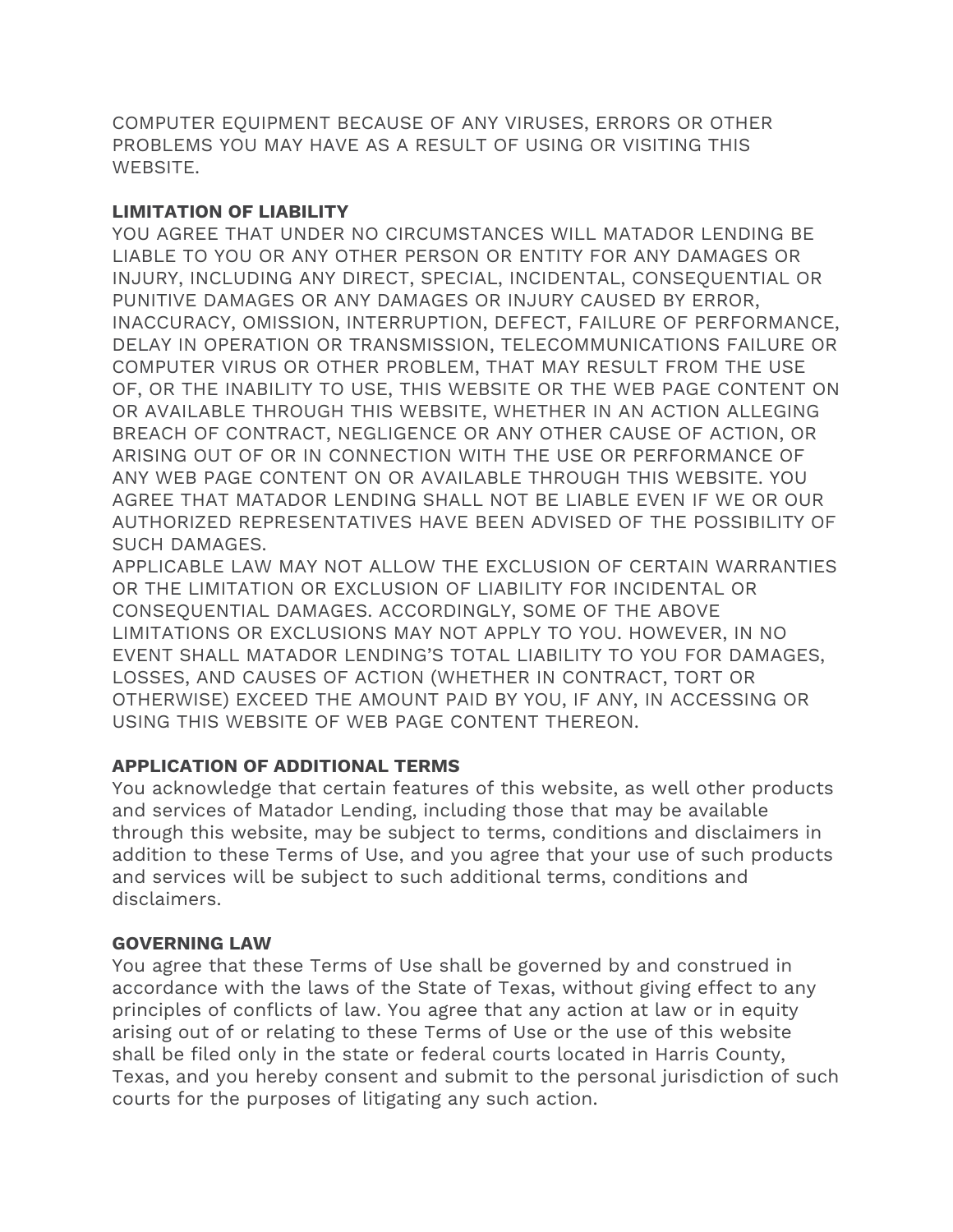## **SEVERABILITY**

You agree that if any provision of these Terms of Use shall be found to be unlawful or void, or for any reason unenforceable, then that provision shall be deemed severable from the other provisions of these Terms of Use and shall not affect the validity and enforceability of such other provisions.

## **COPYRIGHT INFRINGEMENT**

Matador Lending is committed to protecting copyrights and expects you to do the same. The Digital Millennium Copyright Act of 1998 (the "DMCA") provides recourse for copyright owners who believe that material appearing on the Internet infringes their rights under U.S. copyright law. If you believe in good faith that any material used or displayed on the Matador Lending website infringes your copyright, you (or your agent) may send us a notice requesting that the material be removed, or access to it blocked. If you believe that any material a copyright, or any valid intellectual property right, please provide the following information to Matador Lending's DMCA Agent.

A physical or electronic signature that you are authorized to act on behalf of the owner of an exclusive right that is allegedly infringed;

Identification of the copyrighted work claimed to have been infringed, or, if multiple copyrighted works are intended to be covered by a single notification, a complete list of such works and details or descriptions as to their locations within the Website;

Identification of the material that is claimed to be infringing or to be the subject of infringing activity and that is to be removed or access to which is to be disabled, and information reasonably sufficient to permit us to locate the material;

Information reasonably sufficient to permit us to contact the complaining party, such as an address, telephone number, and, if available, an electronic mail address at which the complaining party may be contacted;

A statement that you have a good faith belief that use of the material in the manner complained of is not authorized by the copyright owner, its agent, or the law; and

A statement that the information in the notification is accurate, and under penalty of perjury, that you are authorized to act on behalf of the owner of an exclusive right that is allegedly infringed.

Please provide this information to the Company's DMCA Agent, who can be reached as follows:

By Mail: Matador Lending LLC Attn: Legal Team 9700 Richmond Avenue, Suite 320 Houston, TX 77042 By E-Mail: [legal@matadorlending.com](mailto:Legal@nflp.com)